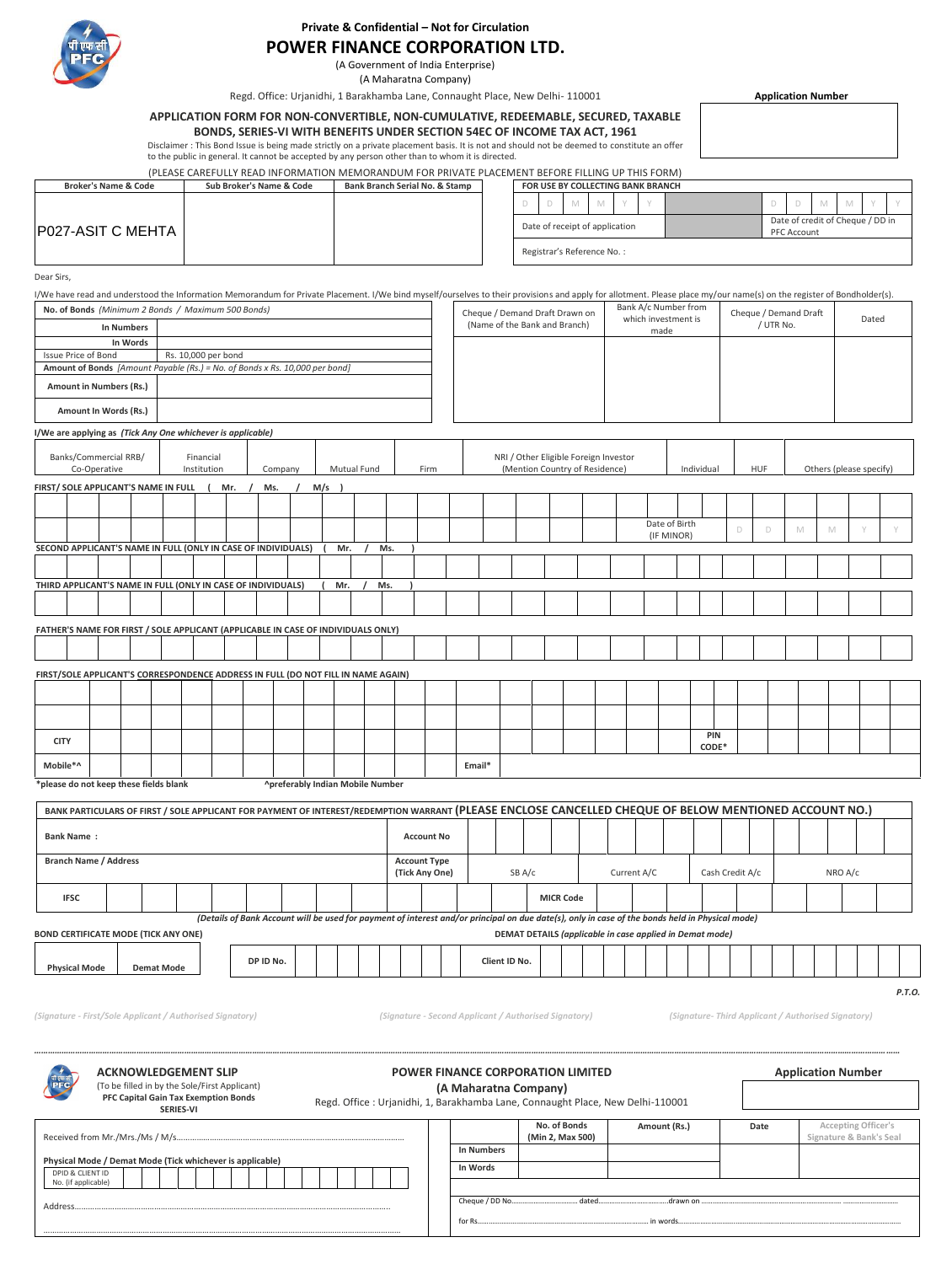| <b>CITY</b> |  |  |  |  |  |  |  |  |  | PIN<br>CODE |  |  |
|-------------|--|--|--|--|--|--|--|--|--|-------------|--|--|

**FIRST/SOLE APPLICANT'S PERMANENT ADDRESS IN FULL (DO NOT FILL IN NAME AGAIN) (WRITE 'SAME AS ABOVE' IN CASE CORRESPONDENCE ADDRESS IS SAME AS PERMANENT ADDRESS)**

| <b>NOMINATION FORM</b> (applicable in case of <b>INDIVIDUALS</b> , applying for the bonds in <i>Physical mode</i> ) |                                                                                                                                                                                                                                                                                                                                                                                                                                                                                                                                                                                                                                    |                               |  |  |  |  |  |  |  |
|---------------------------------------------------------------------------------------------------------------------|------------------------------------------------------------------------------------------------------------------------------------------------------------------------------------------------------------------------------------------------------------------------------------------------------------------------------------------------------------------------------------------------------------------------------------------------------------------------------------------------------------------------------------------------------------------------------------------------------------------------------------|-------------------------------|--|--|--|--|--|--|--|
|                                                                                                                     | (Tick I or II, whichever is applicable)                                                                                                                                                                                                                                                                                                                                                                                                                                                                                                                                                                                            |                               |  |  |  |  |  |  |  |
|                                                                                                                     | I/We wish to make nomination and do hereby nominate the following person(s) in whom shall vest, all the rights in respect of such physical securities in the event of my/our death :                                                                                                                                                                                                                                                                                                                                                                                                                                               |                               |  |  |  |  |  |  |  |
|                                                                                                                     | Particulars of Nominee(s) (One Nominee per application)                                                                                                                                                                                                                                                                                                                                                                                                                                                                                                                                                                            |                               |  |  |  |  |  |  |  |
|                                                                                                                     | (a) Name                                                                                                                                                                                                                                                                                                                                                                                                                                                                                                                                                                                                                           |                               |  |  |  |  |  |  |  |
|                                                                                                                     |                                                                                                                                                                                                                                                                                                                                                                                                                                                                                                                                                                                                                                    |                               |  |  |  |  |  |  |  |
|                                                                                                                     |                                                                                                                                                                                                                                                                                                                                                                                                                                                                                                                                                                                                                                    |                               |  |  |  |  |  |  |  |
|                                                                                                                     |                                                                                                                                                                                                                                                                                                                                                                                                                                                                                                                                                                                                                                    |                               |  |  |  |  |  |  |  |
|                                                                                                                     | (i) Additional Details in case Nominee is a MINOR :                                                                                                                                                                                                                                                                                                                                                                                                                                                                                                                                                                                |                               |  |  |  |  |  |  |  |
|                                                                                                                     |                                                                                                                                                                                                                                                                                                                                                                                                                                                                                                                                                                                                                                    |                               |  |  |  |  |  |  |  |
|                                                                                                                     | (OR)                                                                                                                                                                                                                                                                                                                                                                                                                                                                                                                                                                                                                               |                               |  |  |  |  |  |  |  |
|                                                                                                                     | I/We don't wish to nominate any person(s) in whom shall vest, all the rights in respect of such bonds in the event of my/our death. Further, I/We understand that issues involved in non-appointment of<br>nominee(s) and further are aware that in case of my/our death, my/our legal heir(s)/representative(s) are required to furnish the requisite documents/details, including, Will or documents issued by the<br>Court like Decree or Succession Certificate or Letter of Administration / Probate of Will or any other document as may be prescribed by the competent authority, for claiming my/our aforesaid securities. |                               |  |  |  |  |  |  |  |
|                                                                                                                     | (Signature / First/Sole Applicant)<br>(Signature / Second Applicant)                                                                                                                                                                                                                                                                                                                                                                                                                                                                                                                                                               | (Signature / Third Applicant) |  |  |  |  |  |  |  |
| Withness:                                                                                                           | <b>Signature of Witness</b>                                                                                                                                                                                                                                                                                                                                                                                                                                                                                                                                                                                                        |                               |  |  |  |  |  |  |  |
|                                                                                                                     | <b>Full Name and Address of Witness:</b>                                                                                                                                                                                                                                                                                                                                                                                                                                                                                                                                                                                           |                               |  |  |  |  |  |  |  |

| Details of Authorized Signatory(ies) (Applicable in case of NON-INDIVIDUAL APPLICANTS) |             |     |           |  |  |  |  |  |  |
|----------------------------------------------------------------------------------------|-------------|-----|-----------|--|--|--|--|--|--|
| <b>Name of Authorized Signatory(ies)</b>                                               | Designation | PAN | DIN / UID |  |  |  |  |  |  |
| (i)                                                                                    |             |     |           |  |  |  |  |  |  |
| (ii)                                                                                   |             |     |           |  |  |  |  |  |  |
| (iii)                                                                                  |             |     |           |  |  |  |  |  |  |

#### **DECLARATION AND UNDERTAKINGS**

I/We have read, understood and agreed to the contents and terms & conditions of Power Finance Corporation Limited Private Placement Information Memorandum for Bond Series- VI, provisions of Section 54EC of Income Tax Act 1961 and other related laws. Further, I /we certify that the aggregate investment made/being made by me/us in 54EC Capital Gain Tax Exemption Bonds during the current financial year does not exceed Rupees Fifty Lakh and the source(s) of funds is capital gain on land or building or both. I/ We declare that the investment has been made from the First/Sole Applicant's own Bank Account. Further, I/We declare that the information/deta furnished in this form is true & correct to the best of my/our knowledge & belief and I/we undertake to inform you of any changes therein, immediately. Further, I/we hereby enclose herewith Self attested copies of requisit **documents. In case of any of the above information/document is found to be false or untrue or misleading or misrepresenting, I am/we are aware that I/we may be held liable for it.**

|                             | *PAN | <b>OCCUPATION</b> | <b>SIGNATURE</b> |
|-----------------------------|------|-------------------|------------------|
|                             |      |                   |                  |
| <b>FIRST/SOLE APPLICANT</b> |      |                   |                  |
| <b>SECOND APPLICANT</b>     |      |                   |                  |
| <b>THIRD APPLICANT</b>      |      |                   |                  |

\* In case the investor has applied for and not yet been allotted the PAN, then he is required to furnish a copy of the acknowledged Form 49A and on subsequent allotment of PAN, he should submit a copy of PAN to Registrar & Transfer Agent (RTA). In case PAN has not been allotted, he is required to furnish a declaration in Form 60. A copy of the Form 60 is available on websites of income tax authorities as well as PFC's website at www.pfcindia

Registrar and Transfer Agent (R&TA): Any further communications in connection with this application (quoting the application number) should be addressed to KFin Technologies Limited (Formerly Known as "Karvy Fintech Private Limited" and "KFin Technologies Private Limited"), Selenium Tower B, Plot 31-32, Financial District,, Nanakramguda, Serilingampally, Hyderabad Rangareddy, Telangana - 500 032. Ph.: +91 40 67162222, Fax : +91 40 23431551, **Contact Person** : Mr. M Murali Krishna & Mr. R.Williams, **Tel**: +91 40 67162222, **Fax** : +91 40 23431551**. Email** : einward.ris@kfintech.com, **Website** : www.kfintech.com

**PFC Investors Service Cell** : Power Finance Corporation Ltd, Urjanidhi, 1, Barakhamba Lane, Connaught Place, New Delhi – 110001.

**Toll Free No.** : 1800-11-5080, **Tel. :** +91 11 23456000, **Fax.:** +91 11 23412545 , **Email** : 54ECinvestorcell@pfcindia.com, **Website** : www.pfcindia.com

**For Allotment related queries: Email:** 54ECAllotment@pfcindia.com. **For Servicing related queries: Email:** 54ECinvestorcell@pfcindia.com.

Investor may please note that the deemed date of allotment of bonds shall be last day of the month in which the application/subscription money is credited to PFC Capital Gain Bod Collection Account. Tentative timeline for credit of bonds in investor's demat account / dispatch of physical bonds (as the case may be) are as follows:

- i. In case of application/subscription money credited in PFC's Collection Account between 1st d15<sup>th</sup> day of a month, investor may check the allotment status at https://kosmic.kfintech.com/PFC/pfc\_query\_window.asp on/after end of the month. The bonds will be credited in investor's demat account / dispatched (physical bonds), as the case may be, by 15<sup>th</sup> day of the subsequent month.
- ii. In case of application/subscription money credited in PFC's Collection Account between 16<sup>th</sup> to end of a month, investor may check the allotment status at https://kosmic.kfintech.com/PFC/pfc\_query\_window.asp on/after 15th day of the subsequent month. The bonds will be credited in investor's demat account / dispatched (physical bonds), as the case may be, by end of the subsequent month.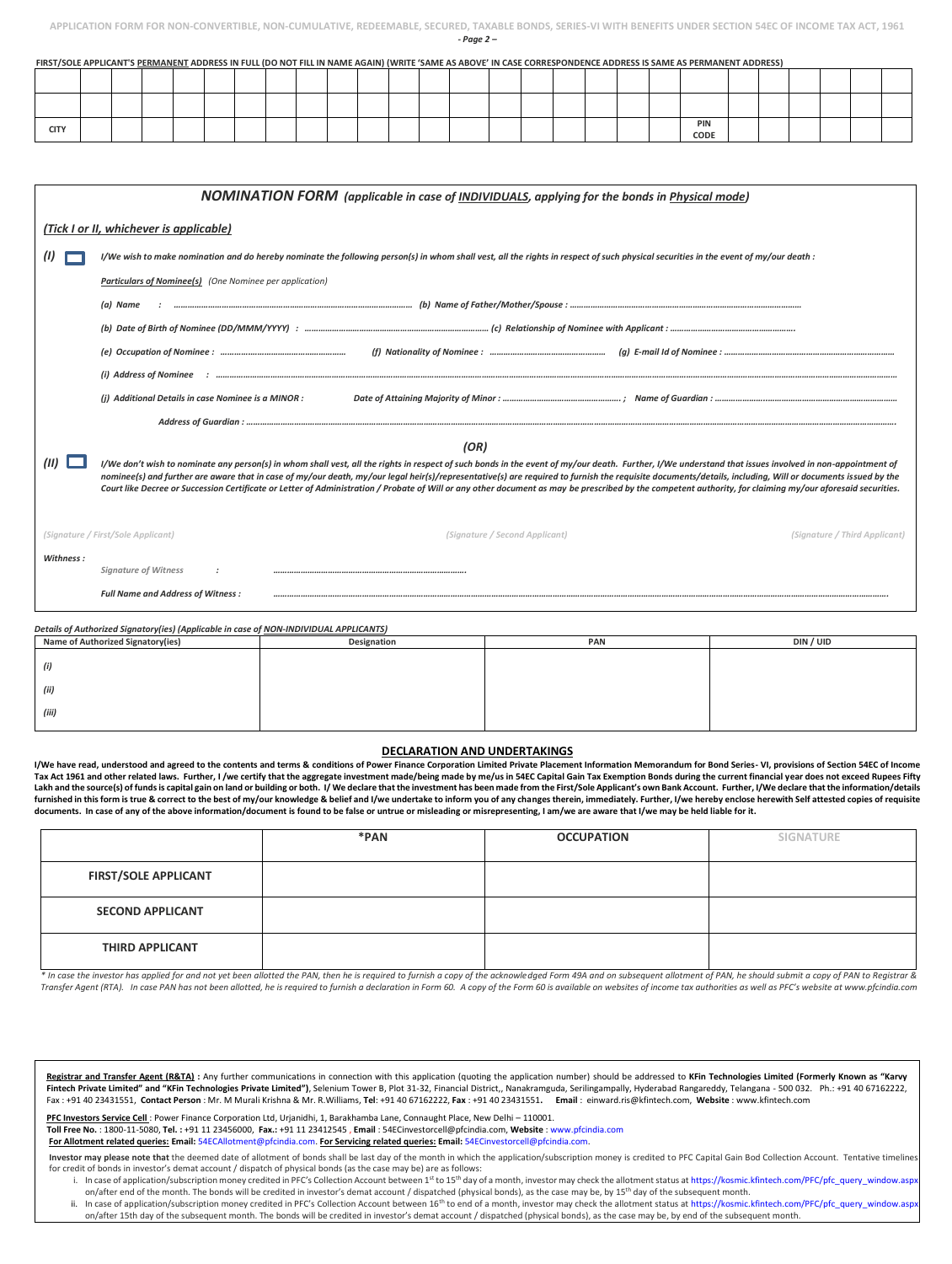#### **INSTRUCTIONS FOR INVESTORS**

- 1) Application Forms must be completed in **BLOCK LETTERS IN ENGLISH.** A blank space must be left between two or more parts of the name.
- 2) Minimum investment 2 Bonds of Rs. 10,000/- each and Maximum investment 500 Bonds amounting to Rs. 50 lakhs in a financial year.
- **3)** a) **Investors are required to submit the duly filled in Application Form along with necessary enclosures at the designated branches of collecting banks-HDFC Bank, IndusInd Bank, YES Bank, ICICI Bank, Kotak Mahindra Bank and Canara Bank. Demand Draft or account payee Cheque should be drawn in favour of "PFC Capital Gain Bonds". UTR details in case of investment by RTGS/NEFT/E-Payment, must be mentioned in the relevant box in the application form.** 
	- b) [For d](http://www.recindia.com/)etails of designated bank branches, please refer Information Memorandum (IM) or visit our website: www.pfcindia.com.
	- c) Applicant should mention his name, address and application number on the reverse of the Cheque/ Demand Draft. Cash, Money Orders or Postal Orders will **NOT** be accepted.
	- d) Investors are advised in their own interest to fill up complete details of their bank particulars along with a cancelled cheque. In absence of such information, the interest & redemption warrants shall be mailed at given address at applicant's sole risk.
	- e) A copy of the Information Memorandum for the bond issue containing all the details of the issue is available at PFC's website www.pfcindia.com
- 4) Application once submitted cannot be withdrawn and subscription amount will not be refunded.
- 5) The application should be submitted during banking hours at any of the Collection Branches of the banks to the bond issue as mentioned in the Information Memorandum for the bonds. Outstation Demand Draft should be made payable at any of the designated collection centres mentioned in Information Memorandum. Bank charges for such applications will be borne by applicants. PFC assumes no responsibility for any applications/ cheques / demand drafts lost in mail or late / short credit of Application Money.
- 6) In case the investor has applied for and not yet been allotted the PAN, then he is required to furnish a copy of the acknowledged Form 49A and on subsequent allotment of PAN, he should submit a copy of PAN to RTA. In case PAN has not been allotted he is required to furnish a declaration in Form 60.
- 7) In case of application under the Power of Attorney or by Limited Companies or other corporate bodies, a certified copy of the Power of Attorney or a copy of the approval of the relevant authority, as the case may be should be submitted along with the Application Form.
- 8) In case a partnership firm makes investments, the application is required to be made in the name of the partnership firm and the application form can be signed by any partner(s) authorised to do so in this behalf and affixing a rubber stamp of the firm.
- 9) The applications would be accepted as per the provisions of the IM of the issue & other applicable rules and regulations. Applicants are deemed to have read the IM and are supposed to be well versed with terms and conditions of the offer. PFC is entitled, at its sole and absolute discretion, to accept or reject any application, in part or in full, without assigning any reason. An application form that is not complete in all respects is liable to be rejected and would be returned by PFC to the applicant along with invested amount (if any) without any interest.
- 10) It is advisable that investor mentions his/her **mobile number, email ID** in the application form as well as keeps a photocopy of the set of application form.
- 11) **In case of Bonds allotted under Demat Mode, the demographic details will be picked up from the DP ID/ CLIENT ID, i.e Payment warrants would be prepared in favour of sole/ first applicant and issued as per the details identified by the Bondholder's Demat Account. Bank details mentioned in the application form would not be considered for making payment of interest and redemption of principal amount in case of bonds allotted in Demat Mode.**
- 12) **In case, where the investor applies for bonds under Physical Mode, all the Payment Warrants will be issued as per the details captured in the Register of Bondholders and any discrepancy arising due to wrong information furnished in the application form shall be at the applicant's sole risk. As a matter of precaution against possible fraudulent encashment of interest/redemption warrants due to loss/ misplacement, such applicants are requested to mention the full particulars of their bank account, as specified in the Application Form and also attach a cancelled cheque of the account mentioned.**
- 13) **CERTAIN ISSUE HIGHLIGHTS :** 
	- (i) Rate of interest on the bond shall be as applicable on the date of credit of application money in PFC's collection account. The applicable interest rate where application money is credited in PFC's collection account on 01.04.2022 is 5% p.a. payable annually on July 31st. Change in interest rate, if any, for application money credited in PFC's collection account thereafter shall be published on websites of PFC as well as of Registrar and Transfer Agent.
	- (ii) Lock in period of 5 (five) years (No transfer/premature redemption is permitted). The Bonds will automatically redeem after expiry of five years.
	- (iii) The Bonds are AAA rated by CRISIL, ICRA and CARE.
- 14) Interest/Redemption shall be paid by way of warrant/NECS/RTGS/NEFT payable at par at all locations to the bondholders by the bank. Interest is payable annually on July 31<sup>st</sup> every year till date of redemption.
- 15) Tax will not be deducted at source for resident Indians as PFC has been exempted from deduction of TDS under section 193 (iib) of the Income Tax Act, 1961 (vide Ministry of Finance's notification no. 27/2018 dated 18<sup>th</sup> June 2018). However, TDS shall be deducted in case of NRI / Other eligible foreign investor. NRI / Other eligible foreign investor must mention the name of the Country in the box appearing against the status of NRI overleaf.
- 16) PFC reserves the right to revise the coupon rate for future allotments and/or close the issue by giving a notice on its website www.pfcindia.com. Further, it is clarified that coupon rate shall remain fixed during entire tenor of the allotted bonds.
- 17) For status of allotment/ servicing or any other details, please contact our RTA/ PFC Investors Services Cell.
- 18) PFC shall not be responsible for denial of benefit under Section 54EC of the Income Tax Act, 1961 to the investor and any consequences arising thereof.